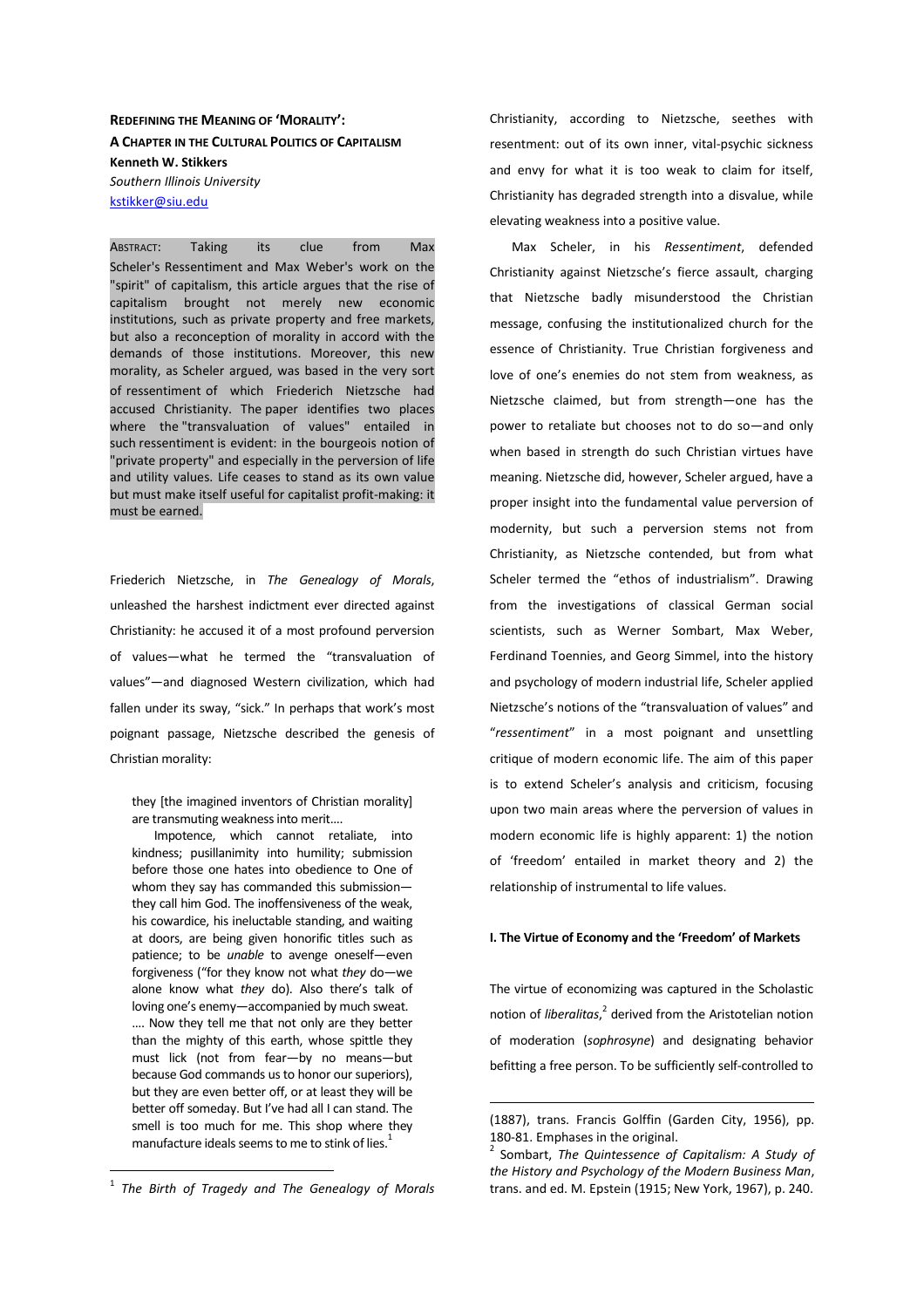moderate one's expenditures according to one's true needs and income, not only results in fiscal responsibility but also *liberates* one from impulse and desire in order to pursue authentic fulfillment (*eudaimonia*). By contrast, what Aristotle described as the "natural slave" is unable to moderate his/her consumption, is bound to his/her desires, and is consequently unable to grow as a person toward his/her own proper ends, or *telos*. Indeed, only for the free person is economizing a virtue, for only s/he does so out of free choice and self-control, while the natural slave does so only from necessity.<sup>3</sup>

In the Christian tradition the virtue of economy has often been tied to the ideals of voluntary poverty and sacrifice. Meister Eckhart, for example, interpreted Jesus's proclamation, "Blessed are those who are poor in spirit" [Mt. 5:3], to mean, "he is a poor person who wills nothing and knows nothing, and has nothing."<sup>4</sup> Only through the emptying (*kenosis*) of oneself of all desire to possess "self and things", is one free to receive the fullness, the riches, of God's heaven. Indeed, Scripture is replete with warnings against attachments to material wealth, the most famous of which is found in Matthew (6: 19-21): "Do not lay up for yourselves treasures on earth, where moth and rust consume and where thieves break in and steal, but lay up for yourselves treasures in heaven, where neither moth nor rust consumes and where thieves do not break in and steal. For where your treasure is, there your heart be also." Would-be followers of Jesus are unable to follow him precisely because they are unable to surrender their attachments to earthly possessions. Thus, the virtue of economy, in this Christian tradition, is the capacity, stemming from spiritual strength, not weakness, as Nietzsche claimed, to empty oneself of ego and its desires

 $\overline{a}$ 

and wants so that one can thereby be *free* to follow one's conscience, i.e., to follow Christ, to turn toward the True and the Good—to turn toward God—and to serve Christ by serving one's neighbor. Correspondingly, authentic freedom comes only with self-control of one's desires. If I cannot control my desire for luxury, I am a slave to all those who can provide or deprive me of it, and if I am hungry and know not how to fast, my hunger might drive me to violate my own conscience. But if I desire nothing, not even my own life, then no power on earth can compel me to perform evil: I am radically free to seek the Good.

The rise of the bourgeoisie in Renaissance Italy brought the secularization of the virtue of economy: saving and thrift became valued as means to increased earthly, rather than spiritual, wealth. Sombart described the rise of what he sarcastically termed "Holy economy":

Not enforced thrift, mind you, but thrift exercised willingly. Poor folk knew the first kind of thrift from bitter experience. But now rich men became thrifty, and this was the unheard thing. Before long, the original doctrine of not spending more than you were earning gave rise to its corollary of actually spending less than you were earning. The idea of saving thus came into the world; of saving not as a necessity but as a virtue. Thrifty management now became the ideal even of the rich, in so far as they had become "bourgeois." … Seigniorial conduct was no longer regarded as the ideal to aim at; a well-ordered economy was what mattered most. Thrift was loved; thrift was elevated to the position of being the one virtue of economic activities.<sup>5</sup>

Closely following monetary thrift was thrift in the use of time: "Time is money," as Benjamin Franklin proclaimed:

In short, the way to wealth, if you desire it, is as plain as the way to market. It depends chiefly on two words, industry and frugality; that is, waste neither time nor money, but make the best use of both. Without industry and frugality nothing will do, and with them everything. He that gets all he can honestly, and saves all he gets, will certainly become rich ....<sup>6</sup>

<sup>3</sup> Sombart's analysis is supported by Michel Foucault, *The Care of the Self*, Vol. 3 of *The History of Sexuality* (New York, 1986), pp. 39-66, and "On the Genealogy of Ethics: an Overview of Work in Progress," interview in Hubert L. Dreyfus and Paul Rabinow, *Michel Foucault: Beyond Structuralism and Hermeneutics*, 2<sup>nd</sup> ed. (Chicago, 1983), pp. 229-52.

<sup>4</sup> *Breakthrough* (Garden City, 1981), p. 213. See also Matthew Fox, O.P., Commentary on Eckhart, p. 219, and Erich Fromm, *To Have or To Be?* (New York, 1981), pp. 48-54.

 $<sup>5</sup>$  Ibid., p. 106. See also Scheler, p. 158.</sup>

<sup>6</sup> *The Writings of Benjamin Franklin*, ed. Albert Henry Smyth (1907), vol. 2, pp. 370, 372, as quoted by Sombart, p. 117.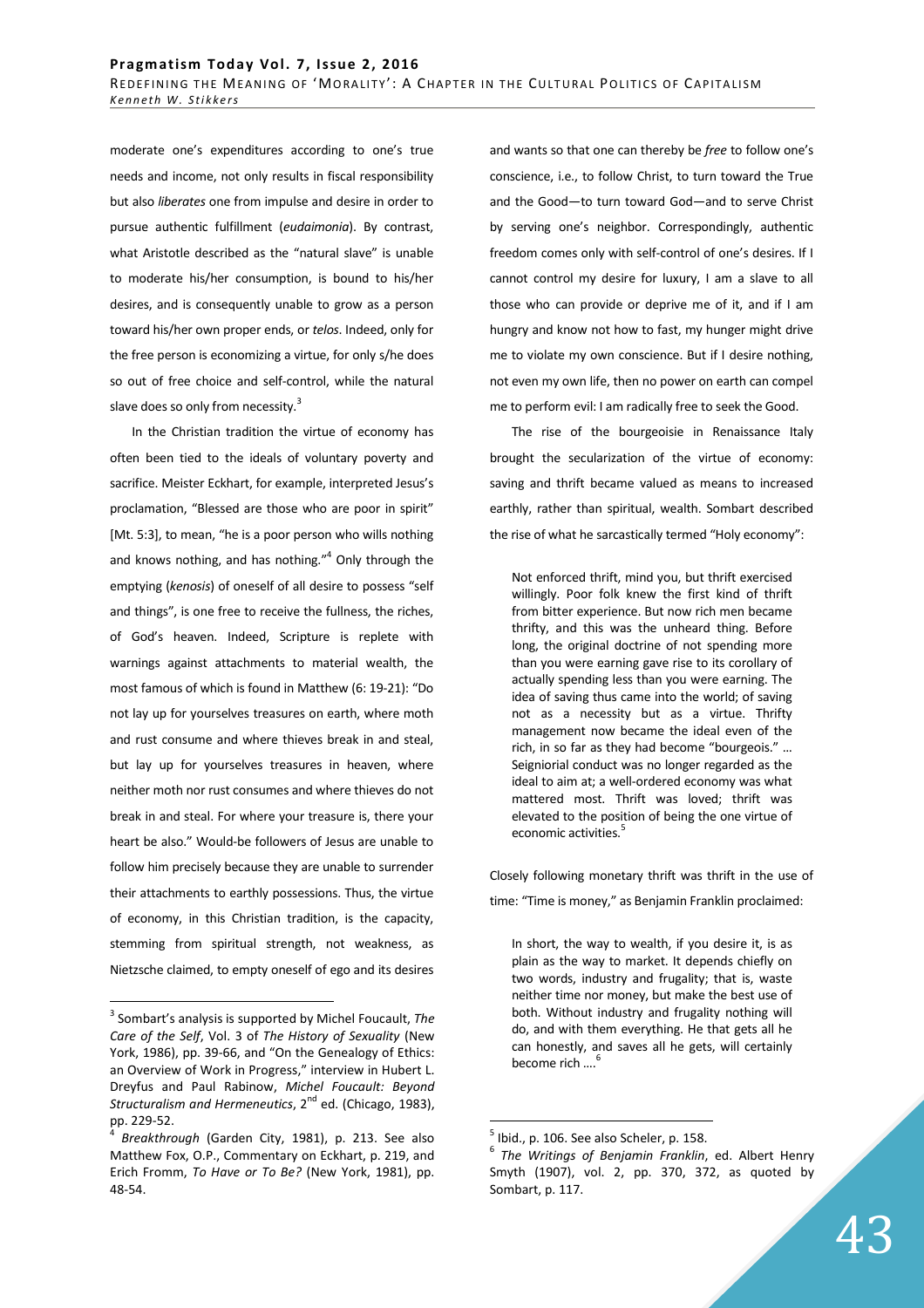The new bourgeois spirit, Sombart claimed, could be summarized in three words: "Frugality, Industry, Moderation"—that "was the motto that might have been observed hung in letters of gold in many a warehouse and shop."<sup>7</sup>

For what purpose, though, was this wealth, to which the virtues of economy lead, to be amassed? Franklin answered: "liberty"! Wealth enables one to be independent of others:

think what you do when you run into Debt; *You give to another, Power over your liberty.... The Borrower is a Slave to the Lender, and the Debtor to the Creditor*, disdain the Chain, preserve your Freedom; and maintain your Independency: Be *industrious* and *free*; be *frugal* and *free*. 8

Wealth is to be valued not in order to increase effectual demand for consumable goods—that comes later in the history of capitalism—but as a means to increased freedom. Implicit in Franklin's claim seems to be the assumption that the generation of wealth is an individual and not a social matter, that it does not require interdependence. What concerns us here, though, is the peculiar way in which the emerging bourgeois mind conceived the virtue of economy in terms of personal liberty and how such a notion of economy contrasts to that of an earlier time: economizing enables one to amass wealth, which in turn liberates one from dependencies upon others, but for ancient and medieval moralities the desire for and attachment to unlimited wealth posed one of the greatest threats to one's freedom! Here we see the beginning of the transvaluation of the values of economy and freedom. Let us look at its further development.

Both classical and neoclassical economics have held that the proper end of economic activity is consumption and the satisfaction of consumer demand, which the same theories hold to be unlimited. Adam Smith is most explicit:

 $\overline{a}$ 

Consumption is the sole end and purpose of all production; and the interest of the producer ought to be attended to, only so far as it may be necessary for promoting that of the consumer. The maxim is so perfectly self-evident, that it would be absurd to attempt to prove it. $\dot{S}$ 

John Maynard Keynes wholeheartedly concurs: "All production is for the purpose of ultimately satisfying a consumer."<sup>10</sup> 'Economy' is identified in bourgeois morality with 'efficiency', rather than with conservation, and is measured by hypostatized units of exchange value: it means getting the *most* consumption for one's money, even when that entails a proliferation of wants. But a notion of economy that looks to consumption, fueled by unlimited desires, as its ultimate end, is the direct antithesis of earlier notions that based economy in restraint, and even the nullification, of such desires and the *minimizing* of consumption.<sup>11</sup>

## **II. Instrumental and Life Values**

According to Scheler, the transvaluation of values in modern life is most clearly visible in the perversion of the values of instrumentality and life:

the *most profound* perversion of … values is the *subordination of vital values to utility values*, which gains force as modern morality develops. Since the victory of the industrial and commercial spirit … this principle has been penetrating ever more deeply, affecting the most concrete value judgments. Putting it briefly, we can say that the "*noble*" is being subordinated to the "*useful*"—"noble" standing for those qualities that constitute the value of life in living organisms.<sup>1</sup>

Indeed, this perversion, Scheler claims, is the very essence of

 $<sup>7</sup>$  Ibid., p. 121.</sup>

<sup>8</sup> Franklin, "The Way to Wealth" (1757), in *The Spirit of American Philosophy*, ed. Gerald E. Myers (New York, 1970), pp. 129-30. Emphases in the original.

<sup>9</sup> *An Inquiry into the Nature and Cause of the Wealth of Nations* (1776), ed. Edward Cannal (Chicago, 1976), II, 179.

<sup>10</sup> *The General Theory of Employment, Interest, and Money* (New York, 1936), p. 46.

<sup>11</sup> Scheler, p. 159, and E. F. Schumacher, *Small Is Beautiful: Economics as is People Mattered* (New York, 1973), p. 5.

<sup>&</sup>lt;sup>12</sup> Scheler, pp. 154-55. Emphases in the original.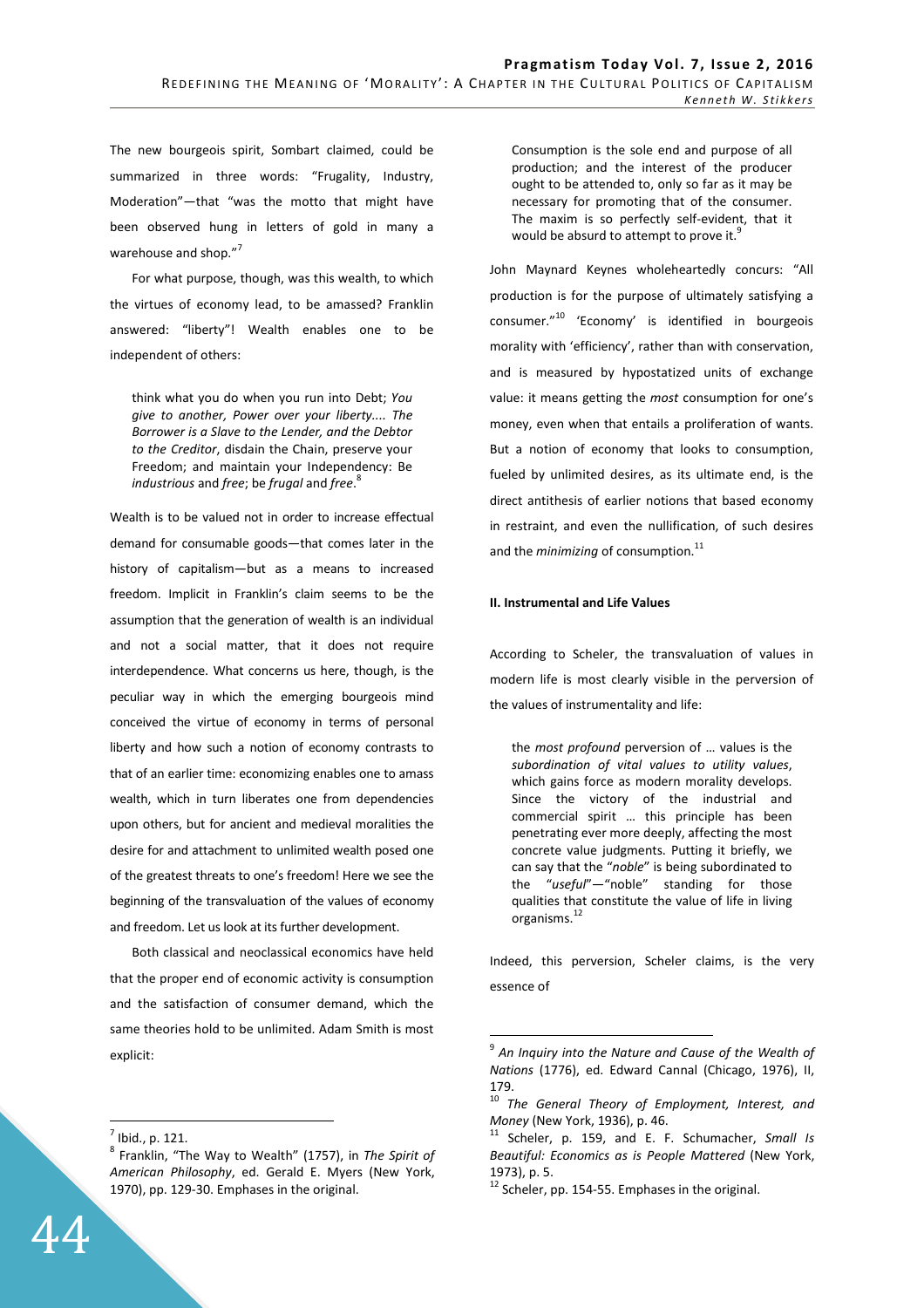"the ruling *ethos of industrialism*: the exaltation of utility values and instrumental values over vital and organic values …. It is rooted in the *ressentiment* of the vitally unfit against the fit, of those who are partially dead against the living!"<sup>13</sup>

In short, Scheler accuses the modern bourgeoisie of the very resentment that Nietzsche ascribes to Christianity! This resentment had grown steadily since the thirteenth century, when the bourgeoisie was still under the domination of the old aristocracy and the Church.

Then suddenly, Scheler describes,

This *ressentiment* exploded and its values spread and were victorious. As the merchants and representatives of industry came to dominate, especially in the Western countries, *their* judgments, tastes, and inclinations became the selective determinants of cultural production, even in its intellectual and spiritual aspects. Their symbols and conceptions of the ultimate nature of things … came to replace older religious symbols, and everywhere *their* type of valuation became the criterion of "morality" as such.

…. [T]he merchant's and the industrialist's professional values, the qualities that enable this particular type of man to succeed and do business, are set up as *generally valid* (indeed the "highest") *moral values*.

What are these instrumental qualities that the industrial ethos has elevated to the status of the highest moral values? Scheler continues:

Cleverness, quick adaptability, a calculating mind, a desire for "security" and for unhampered transactions in all directions (and the qualities that are fit to bring about these conditions), a sense for the "calculability" of all circumstances, a disposition for steadiness in work and industriousness, economy and accuracy in concluding and observing agreements: these are the cardinal virtues now.

Sombart notes that for the early bourgeoisie, "Wealth was undoubtedly prized, and to obtain it was the passionate desire of every heart. But wealth was not an

 $\overline{a}$ 

end in itself. Its only virtue lay in the creation or preservation of life-values."<sup>15</sup> In later bourgeois morality, though, life is made accountable to wealth and the efficient production that creates it, and the older notion of a 'right to life' gave way to 'earning a living':

now life itself—the sheer *existence* of an individual, a race, a nation—must be justified by its *usefulness* for a *wider* community. It is not enough if this life contains higher values than usefulness can represent—its existence must be "earned." The right to live and exist, which the older preindustrial morality included among the "natural rights," is denied both in theory and in practice.<sup>16</sup>

The impersonal forces of the market—what Ludwig von Mises terms "the discipline of the market"—compel one to serve the abstract goals of maximal profits and gross domestic product, regardless of whether such activity is life-enhancing or life-destroying. Life ceases to exist for its own sake but must make itself economically accountable. Throughout bourgeois society there is much concern for the 'health' and 'growth' of businesses and economies but little concern for the health and growth of persons: indeed, the latter is willingly sacrificed for the former. Scheler writes: "*objects* have become *man's lord and master*, and the *machine* has come to dominate *life*. The 'objects' have progressively grown in vigor and intelligence, in size and beauty while man, who created them, has more and more become a cog in his own machine."<sup>17</sup> Economist E. F. Schumacher made a similar point: "Call a thing immoral or ugly, soul-destroying or a degradation of man, a peril to the peace of the world or to the well being of future generations, as long as you have not shown it to be uneconomic you have not really questioned its right to exist, grow, and prosper."<sup>18</sup>

In the more advanced stages of the industrial ethos the transvaluation of instrumental and life values becomes internalized. That is, persons' own *self*-value is

 $^{13}$  Ibid., p. 162.

<sup>14</sup> Ibid., pp. 155-56. Emphases in the original. See also Sombart, pp. 121-29.

 $<sup>15</sup>$  Scheler, p. 155.</sup>

<sup>&</sup>lt;sup>16</sup> Ibid., p. 158. Emphases in the original.

<sup>&</sup>lt;sup>17</sup> Ibid., p. 172. Emphases in the original.

<sup>18</sup> Ibid., p. 42.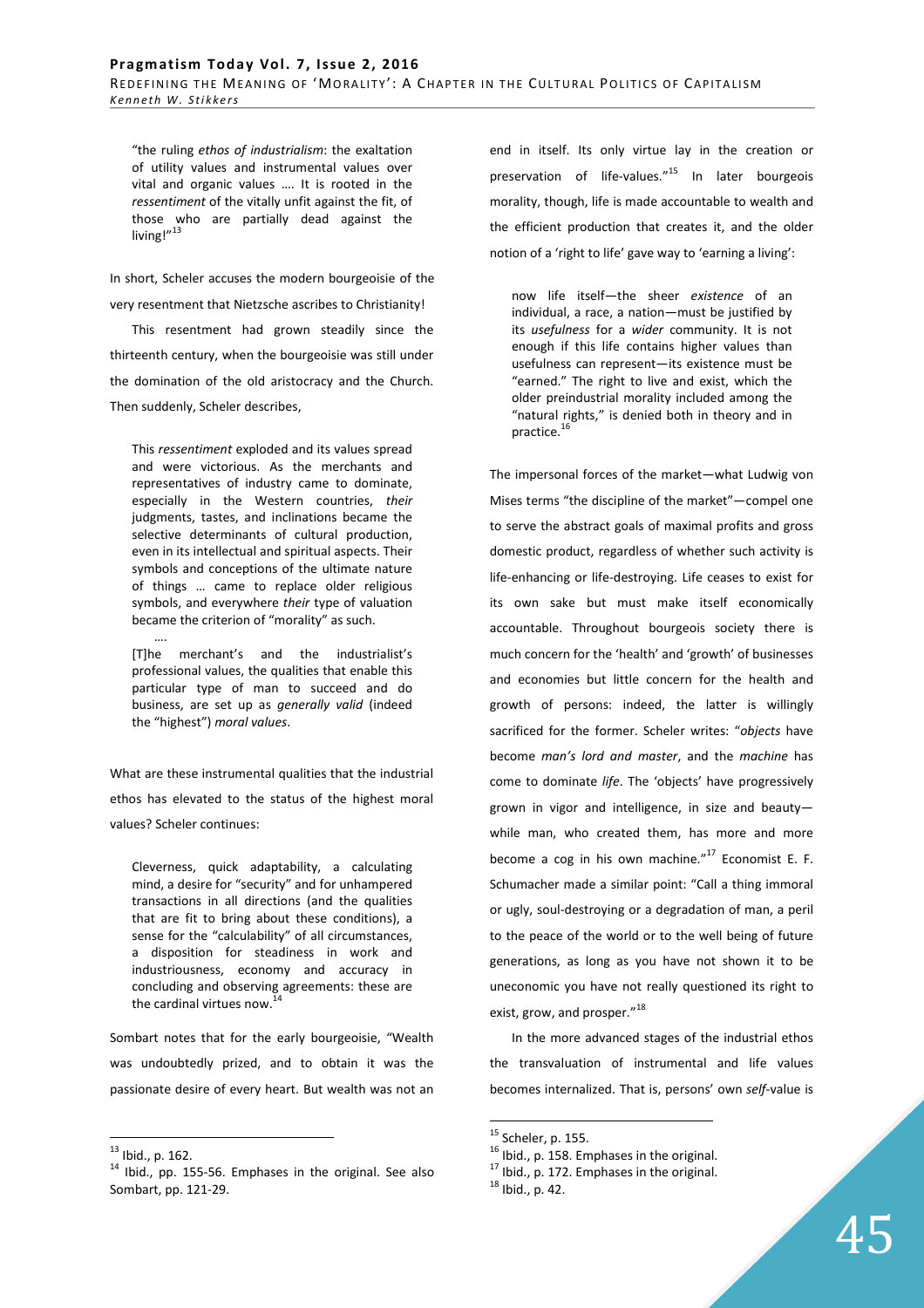tied to their marketability as economically productive machines: one 'sells oneself' in the labor market and packages and 'brands' oneself in whatever manner is necessary to make a sale. Posted on my university's bulletin boards were advertisements proclaiming, "*Your Future Depends on How You Market Yourself*." And on this recent "Made In America Tour" with Jay-Z, Kanye West urged young African Americans to learn how to "package, brand, and market" themselves, in order to, like him and Jay-Z, "make it in America." Moreover, in an age that values machines and gadgets over life, people increasingly see themselves as well-oiled, smoothly functioning machines and adopt mechanistic views of life in order to preserve their senses of self-worth: one strives to enhance one's productivity and efficiency by multi-tasking and implementing better timemanagement techniques. As Scheler writes, "'life' itself no longer is an original phenomenon, but merely a complex of mechanical and mental processes. The mechanistic view of life sees the living being itself as a 'machine,' its 'organization' as a sum of useful tools which differ only in degree from artificially produced tools."<sup>19</sup> Largely absent in the modern individual is an inner sense of intrinsic, irreducible worth as a person: one sees oneself as a relatively cheaply replaceable piece of capital—indeed, we often speak of '*human* capital' and '*human* resources' without any sense of having said anything oxymoronic—and is thus driven continuously to affirm one's value in terms of one's economic productivity and efficiency.

The perversion of instrumental and life values is manifest, too, in the bourgeois family. Economy's primordial rootedness in life-values, rather than in values of production, is shown in its original meaning as '*oikos-nomia*', namely, care of the human household, whose heart is the constellation of familial relations: the well-being of the family is the original measure of economy. Increasingly, though, as Scheler claimed, families adjust—relocate and restructure themselves—

 $19$  Ibid., p. 160.

 $\overline{a}$ 

to industry's demands. Like individuals, families often see themselves mechanistically, e.g., in terms of their 'functionality' or 'dysfunctionality', and model themselves upon industrial standards of productivity and efficiency. Persons often see their family positions in terms of economic functions: economist Thorstein Veblen's description of the bourgeois wife as an expression of her husband's "conspicuous leisure" and "conspicuous consumption," illustrates such a tendency.<sup>20</sup> Children, too, are viewed as commodities or investments: Nobel laureate Gary Becker's *Treatise on the Family*<sup>21</sup> illustrates this point, and Edward Albee, in his play *The American Dream*, satirizes it. I think, though, especially of the father who loudly complained to me when his son changed his major from business to philosophy, "I expect a better return on my investment!"

Earlier social thinkers had already observed much of that to which Sombart and Scheler pointed. Max Weber, for example, already observed how, in its efforts to make the world wholly calculable, for the sake of increased efficiency in production and the unlimited amassment of wealth, the spirit of capitalism reduces what is spontaneous and alive into what is predictable and dead, viz., commodities. He summed up this 'spirit' in the words of Ferdinand Kuernberger: "They make tallow out of cattle and money out of men."<sup>22</sup> Ferdinand Toennies, too, observed that the positive science underlying modern business and technology "reduces the living to the dead" in order to maximize efficiency in production.<sup>23</sup> Scheler, however, following Nietzsche, extended Weber's and Toennies's analyses by identifying the fundamental value perversion underlying such modern tendencies. He wrote, "We see that everything living and vital is eliminated from this strange picture. This world is an accumulation of logicians

<sup>20</sup> *The Theory of the Leisure Class: A Study of Institutions* (1899; New York, 1953).

<sup>(</sup>Cambridge, 1991).

<sup>22</sup> *The Protestant Ethic and the Spirit of Capitalism*, trans. Talcott Parsons (London, 1930), p. 51.

<sup>23</sup> *Community and Society*, trans. Charles P. Loomis (New York, 1963), p. 36.